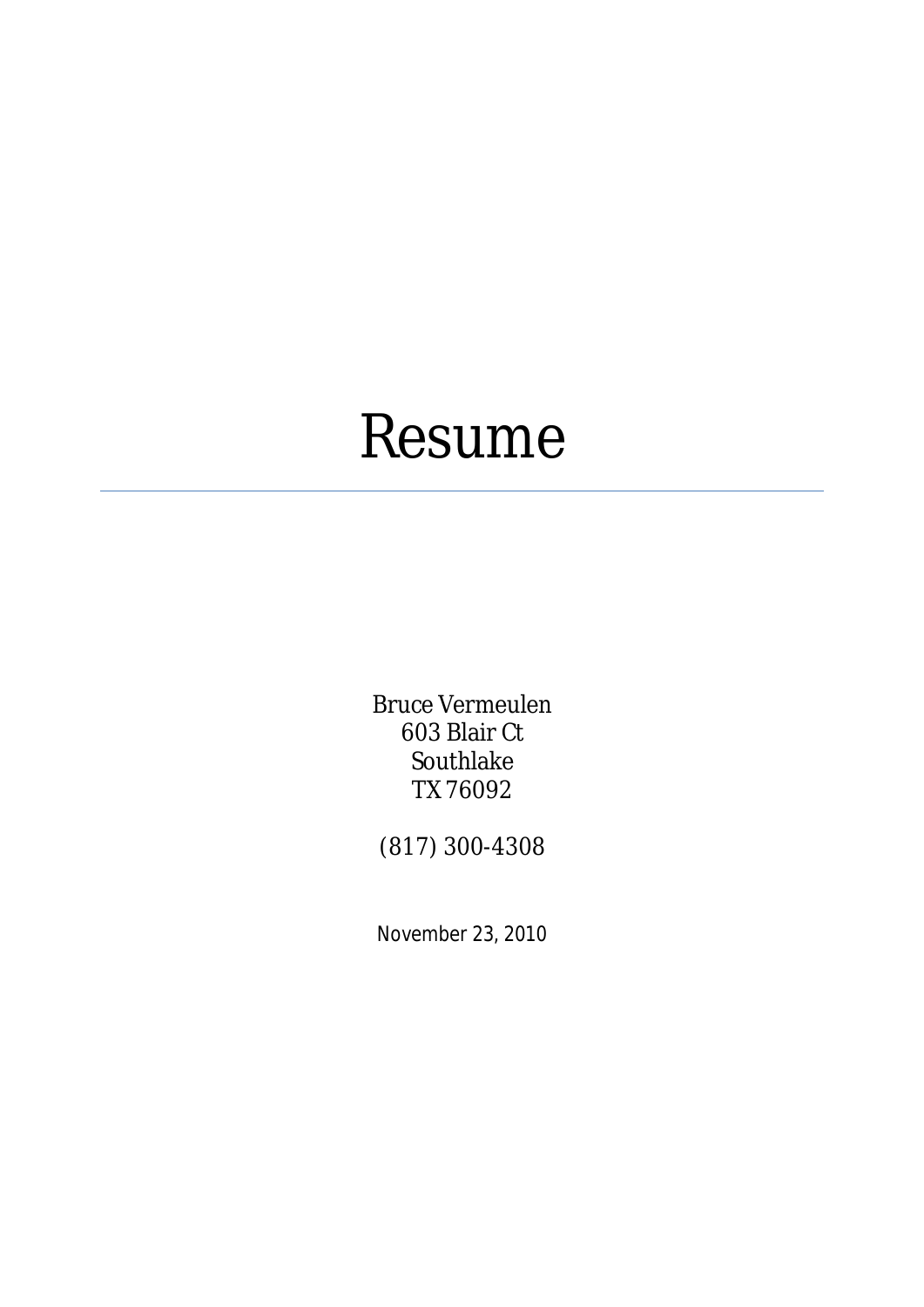## **CAREER PROFILE**

#### **EDUCATIONAL BACKGROUND**

- $\checkmark$  1997 Insead France, Fontainebleau Advanced Management Program
- $\checkmark$  1987 University of the Witwatersrand Master Degree Finance
- $\checkmark$  1985 Institute of Chartered Accountants Certified Accountant & Auditor
- $\checkmark$  1984 University of the Witwatersrand Honors Degree Accountancy
- $\checkmark$  1982 University of the Witwatersrand Bachelor Degree Administration
- $\checkmark$  1979 Certified Associate Institute of Bankers of South Africa

#### **EXECUTIVE AND MANAGERIAL RESPONSIBILITIES**

- $\checkmark$  1983 Accelerated Management Program Standard Chartered Bank
- $\checkmark$  1989 Partner Deloitte Touch (Financial Services Group)
- $\checkmark$  1991 Chief Financial Officer Allied Group (Savings and Loans Bank)
- $\checkmark$  1995 Chief Financial Officer Nedbank (Universal Banking Group)
- 1997 General Manager Strategic Projects Nedbank Group
- $\checkmark$  1998 Chief Operating Officer Diversity Management Inc.
- $\checkmark$  2003 Chief Financial & Operating Officer MedSurge Holdings Inc.
- $\overline{2007}$  Managing Partner nFinity Medical
- $\checkmark$  2009 Chief Financial & Operating Officer Medical Alliance Services

#### **SKILLS**

- $\checkmark$  Finance
- $\checkmark$  Accountancy
- $\checkmark$  Corporate Strategy
- $\checkmark$  Investor Relations
- $\checkmark$  Mergers, Acquisitions and Investments
- $\checkmark$  Corporate Fund Raising
- $\checkmark$  Presentations
- $\checkmark$  Analytical Research
- $\checkmark$  Long Term Financial Planning and Modeling
- $\checkmark$  All Microsoft software and several financial software packages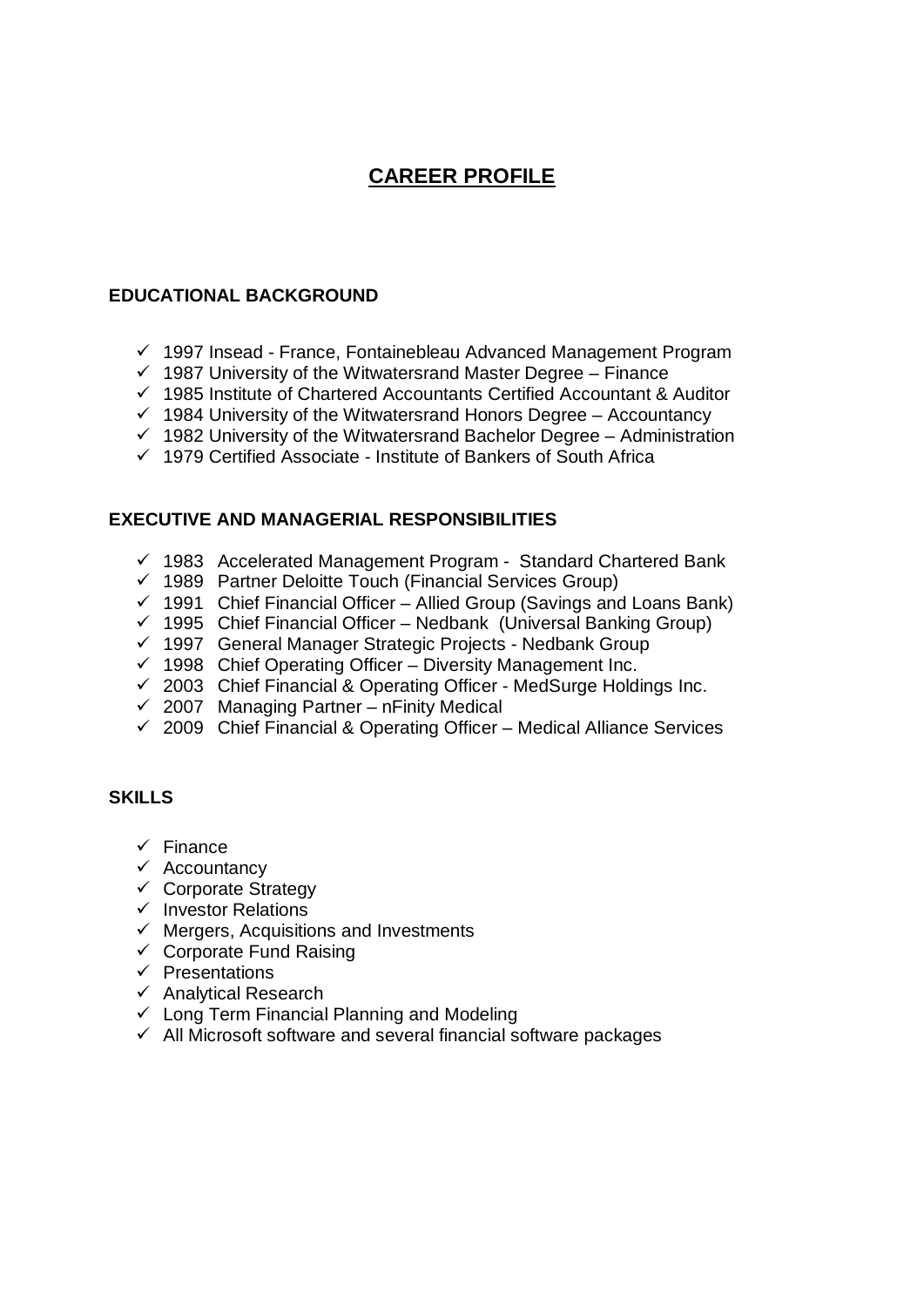## **PROFESSIONAL EXPERIENCE**

## **OUTLINE**

I have extensive and broad business experience which spans across large and small corporations, international boundaries, significant M&A transactions and several boardrooms. My initial training in business administration, accountancy and finance led to a career initially in banking and then public accounting and auditing and consulting as a partner in Deloitte Touche. This progressed into me becoming CFO of two major banking groups in South Africa where I gained extensive local and international capital raising and corporate transaction experience. I then turned to investment banking activities in the latter half of the glorious 1990's and emigrated to the United States 1998. Turning my focus to the private equity markets and consulting to small-to-medium sized companies while still engaging certain international projects. My endeavors in the private equity marketing soon pulled me back into management and operational positions in successful early stage companies. I am now seeking a more significant challenge having spent the past several years in early stage corporate environment and consulting environment. I yearn to again work with effective and sophisticated management to execute strategies to building meaningful value.

### **EXPERIENCE**

#### *07/2006 nFinity Group – Owner*

In terms of a non-compete agreement with Medsurge Holdings Inc. (see below) I was prevented from distributing cosmetic procedure equipment for 2 years.

- Initially focused on providing profit improvement and turnaround services to physicians by infusing high value, high margin cosmetic procedures into their existing practices. Built this up to 10 employees servicing 12 sites mainly in the DFW area. Generated approximately \$750,000 in liposuction revenues over a 5 month period.
- Bought a medspa or cosmetic procedure center as part of a turnaround program.
- Managed a cosmetic procedure center which is owned by one of the leading plastic surgery groups in the nation together with a leading family practice physician group. The two physician groups were collectively represented by 16 physician partners. This engagement included:
	- o Introducing new cosmetic laser procedures
	- $\circ$  Introducing in-office, awake patient liposuction which was new to the group and initially professionally opposed by the group due to the massive changes taking place in the market whereby non-core physicians have encroached on a procedure previously the exclusive domain of plastic surgeons. This had to be strategically and politically negotiated with 9 plastic surgeon partners with widely varying views on this issue. This was truly a coup for nFinity as it transitioned one of the leading plastic groups to in-office awake patient liposuction surgeries.
	- o Negotiating loans and bank facilities.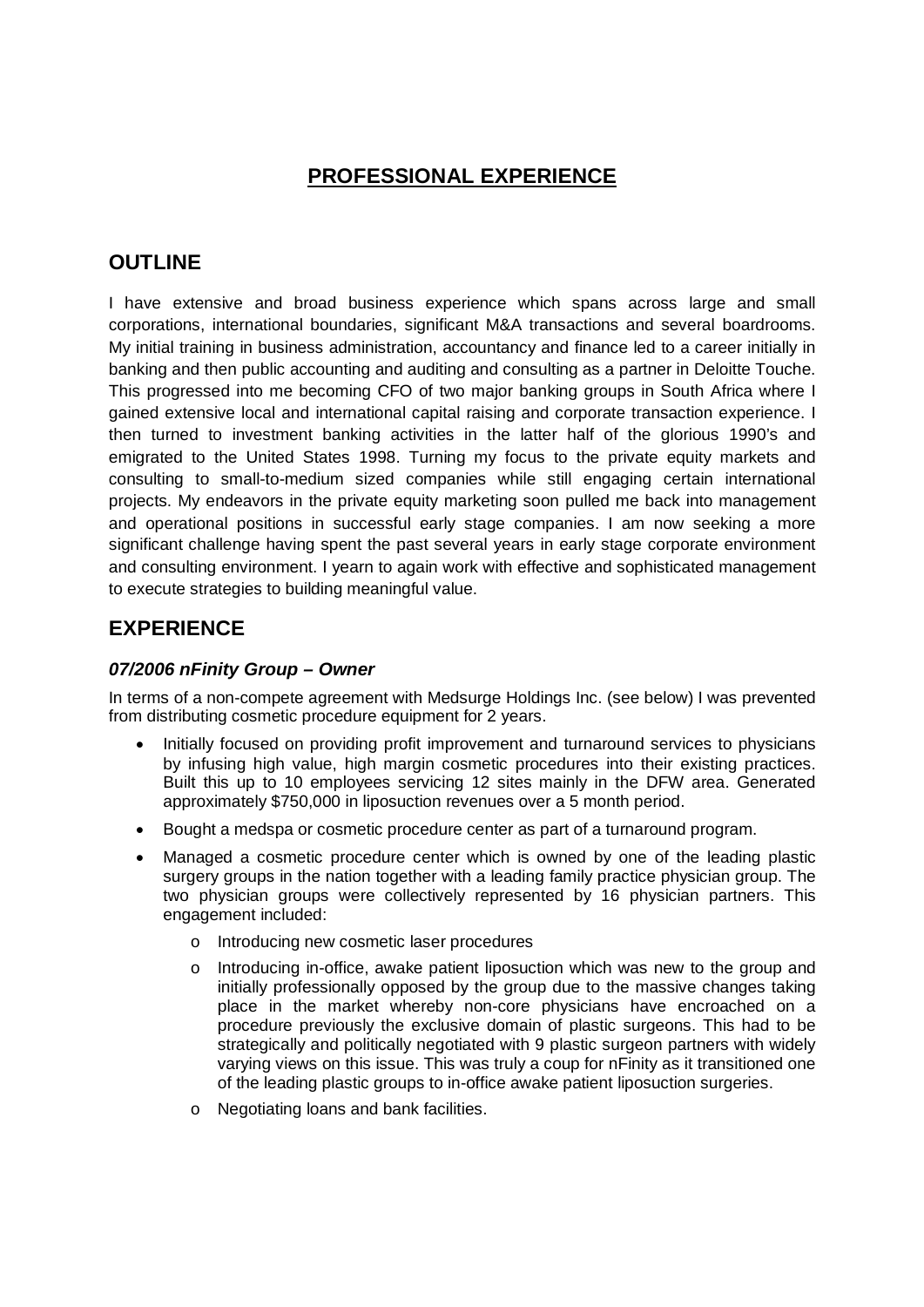- o Achieving a \$300,000 cash flow turnaround over 12 months.
- Helped implement a Wellness Center into a leading 96,000 sqft medical facility housing over 27 physician groups. This project involved setting up referral pathways and processes within this facility.
- Managed a 5,500 sqft hair salon facility as part of a turnaround program whereby two physicians and several cosmetic procedures were introduced into the facility.
- Negotiated a US distribution/subsidiary arrangement with one of the world's leading cosmetic equipment manufacturers based in Europe. This involved several days of meetings in Europe and United States with their executive and legal advisors.
- Secured distribution rights for one of the nation's leading liposuction devices Tickle Lipo which now has over 60 implementations nationwide.
- Providing implementation and basic marketing services to physicians purchasing the Tickle Lipo device. nFinity is one the nation's leading consulting groups in this space and uses state-of-the-art analysis tools and software as well as online project management tools.

Despite the relative success of our efforts in this market, the elective cosmetic procedure market has been decimated in the recession and is expected to take some time yet to recover.

More recently I resumed consulting to non medical clients focusing on profit improvement, capital raising and implementing state-of-the-art dashboard information systems.

Currently working on a developing a Peer Benchmarking entity with an extremely successful local entrepreneur who consolidated the entire Texas auto recycling industry and sold it to a division of Ford Motor company. This venture will be launched nationally in January 2011 and involves facilitating and providing enabling benchmarking and collaborating tools to Peer Benchmarking groups.

#### *09/2003 - 06/2006 - MedSurge Holdings Inc. - Chief Financial Officer and Chief Operating Officer*

MedSurge imported and distributed laser and light based cosmetic procedure equipment across the US:

- As one of the founding members of this company I helped grow sales from \$1.5m to \$35m over three years and attaining a valuation of \$50 million by leading private equity groups over this period.
	- o Raised the initial capital for the group through nGenuity Capital.
	- o Instrumental in formulating, focusing and implementing a unique and disruptive strategy in the market.
	- o My financial, capital market and large corporate experience brought depth and breadth to this small company to gain the attention of highly credible private equity groups.
- As CFO and COO of the group:
	- o Responsible for all capital raising and banking relationships: Limited to capital raised to \$1.2 million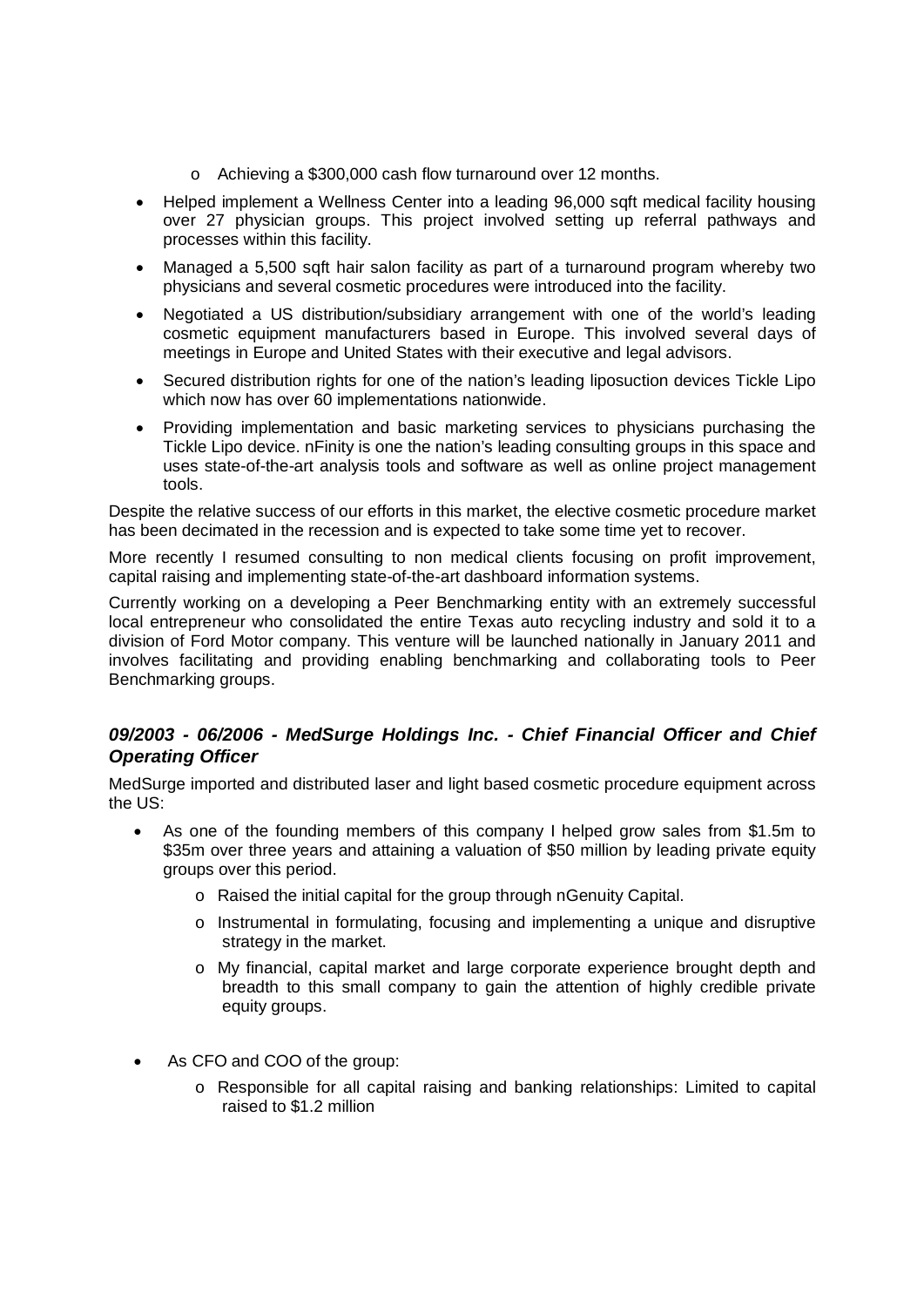- $\circ$  Responsible for all the financial and operational aspects of the business which grew from 5 to 90 employees.
- o Implemented scalable processes to support the rapid growth of the group.
- o The company underwent a comprehensive due diligence exercise by a private equity group which required the company to have its maiden and past 3 year audits completed in a 90 day period.
- I was also responsible for the development of the consulting division of the group which grew to 16 professionals and implemented over 300 sites to provide cosmetic procedures.
- Developed and implemented a leading edge in-house physician financing operation which financed over 250 equipment purchases of physicians.
- Helped develop a skincare company within the group which contributed approximately \$2 million recurring revenue to the group.

#### *06/2001 - 08/2003 nGenuity Capital Inc., Irving, TX: Joint Managing Partner*

Formed nGenuity Capital to provide boutique investment banking services to small to medium size companies:

- Turned around one of the leading Texas background information companies from the brink of bankruptcy and sold it to a publicly traded company for \$5 million fifteen months later. The purchase price comprised of part cash and part stock and nGenuity coordinated the liquidation of the stock over a 90 day period to the best advantage of our client.
- Raised \$8 million working capital loan for a Dallas based clothing manufacturer and distributor.
- Negotiated and raised the initial capital for Medsurge Holdings see above.
- Engaged to develop the strategy, a business plan and private placement documentation for an early stage state-of-the-art aggregator of private jet travel. nGenuity present this company to many private equity and other private investors which resulted raising over \$250,000.
- Engaged by over 15 start-up and early stage companies to provide business plans, private placement consulting services to help them raise capital.

#### *06/1998 - 08/2003 and now on an advisory and project basis: Diversity Management Inc., Irving, TX Chief Operating Officer*

Diversity Management Inc. is a wholly owned subsidiary of a private South African company Diversity Management and Productions (Pty) Ltd. The company was primarily formed to pursue trade and investment opportunities between the United States and South Africa.

My responsibilities included setting up the business from scratch and developing a substantial network in the United States. Some of the projects Diversity Management Inc. was involved in included:

 Sourcing a substantial US beverage company to distribute a premier South African fruit juice in the United States.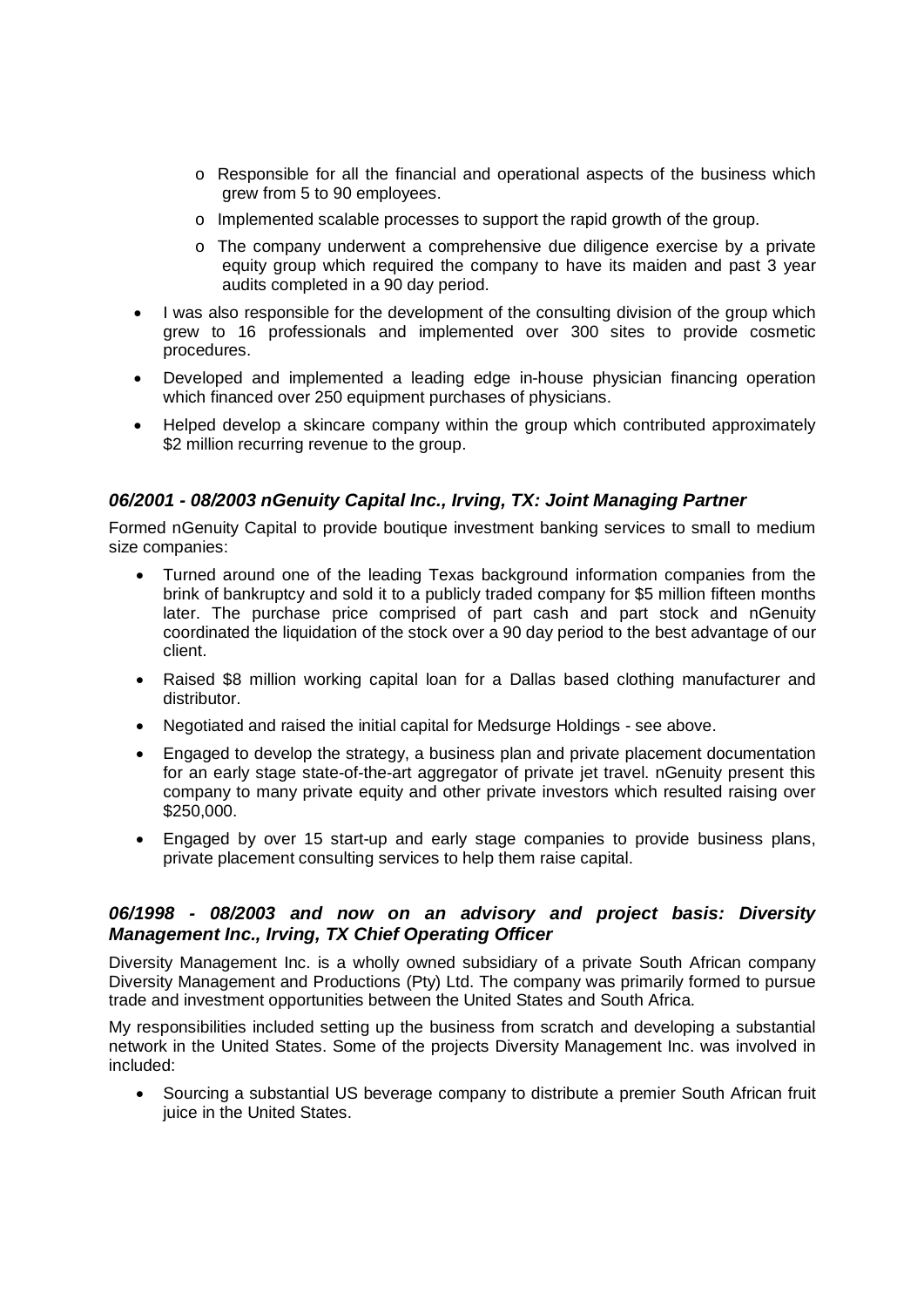- Introducing a major South African black empowerment group to Canada and the United States. Negotiated and preparing bids for two North American beverage companies.
- Assisting a South African black empowerment group set up a financial services group in South Africa.
- Assisting Seven Eleven Corporation (SA) Limited to facilitate discussions with 7-Eleven Inc. in respect of acquiring the right to use the 7-Eleven world-wide trademark in South Africa.
- Invested in and sat on the Board of Hi-Tech Creations as an early stage online World War II fighter plane game company. This is an incredibly authentic and sophisticate game and through this association I met several very successful private investors with whom I still do business.
- Consulting for Mail n Surf /IPTV Investment Holdings in respect of first and second round funding programs. The company was select as one of Los Angeles 50 technology companies to be mentored by a select group of capital raising professionals and to get an opportunity to present to approximately 100 venture capital companies. Other stakeholders in Mail n Surf included Scientific Applications International Corporation (SAIC), which has over 42,000 employees and generated some \$5.5 billion in revenues last year.
- Diversity was contracted by the JSE Securities Exchange South Africa  $(11<sup>th</sup>$  biggest Stock Exchange in the world at that time) to develop a marketing, corporate communications and re-positioning strategy. This project included visits to and major research of stock exchanges around the world. The JSE outsourced its entire marketing and corporate communications functions to Diversity. Diversity's international operation played a particularly important role in the investor relations and communications internationally. The JSE needed to re-engage the international investment community in order to attract new investment to South Africa. There were major question marks over insider trading, corporate governance and settlements. In addition, the JSE is itself was seeking to de-mutualize and go public within the next two years.
- A core activity of the Diversity Group was entertainment. The Diversity Group built on its initial involvement in the pageant industry of staging Miss Universe in South Africa to submitting a bid to buy the Miss Universe Organization from Madison Square Gardens, Inc., acquiring the North American rights to stage Miss World and developing the Miss PSL Beauty Pageant in South Africa. This led to Diversity Management securing the rights to and staging US Miss World in the United States for the very first time. This involved:
	- o Negotiations with leading cities in the US
	- o Securing of major sponsorships including American Airlines
	- o Negotiating with past President Bill Clinton to make guest appearances around the world.
	- o Developing a past Apprentice celebrity Troy McLean to firstly host the local US Miss World Contest and then go on to host the international event in China viewed by over 2.4 billion people worldwide. This was negotiated by nFinity with the highly professional and renowned American Idol producers.

Diversity Management continues to thrive in the sports marketing and sports sponsorship arenas and currently runs the entire marketing and sponsorship activities for the Professional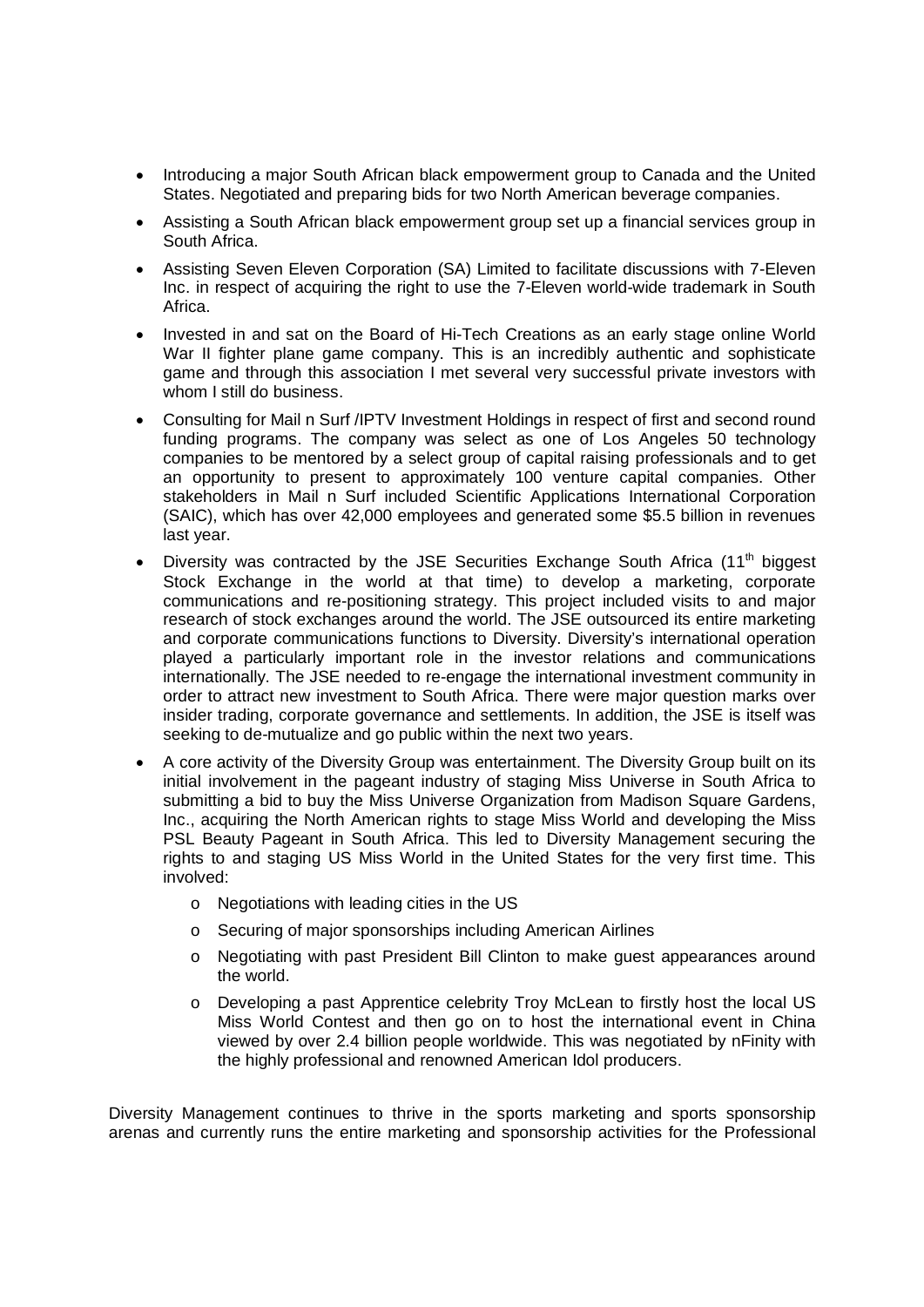Soccer League in South Africa and Diversity Management was intimately involved in the organization and staging of the World Cup Soccer Tournament held in South Africa this year.

#### *01/1995 - 05/1998: Nedcor Group Limited, Johannesburg - General Manager*

Head of Investor Relations, Strategic Planning and Strategic Projects including acquisitions and mergers, capital management, international capital raising - reporting directly to the group CEO. Projects included the establishment a US ADR program, raising \$150m of equity in the form of GDR's (Global Depository Receipts) with both Regulation S and Rule 144a components - Listed on the London Stock Exchange, setting up and participating in four international road-shows, undertaking an extensive EVA study with Joel Stern Consultants, carrying out an extensive study of the Australian banking system, assisting in the purchase of an Australasian based network company and setting up a virtual private network joint venture with South Africa's preeminent network company, South Africa's largest insurance company and a major retailer.

#### *05/1991 - 12/1994: Nedcor Bank Limited, Johannesburg - Chief Financial Officer*

Nedcor Bank Limited was the Commercial Banking subsidiary of Nedcor Group Limited. Responsibilities included all statutory, Board and Shareholder reporting. Experience included rationalizing the group's corporate structure and implementing a corporate wide EIS and implementation of an extensive transfer pricing system. Staff reporting to me included 12 senior managers and 100 employees.

Responsibilities also included financial control over offshore banking operations.

#### *04/1990 - 05/1991: Allied Group Limited, Johannesburg Senior General Manager - Finance & Administration*

Allied Group was the second largest savings and loans institution in South Africa. Responsibilities included all financial and administrative functions. Experience included transforming the entity into a fully-fledged commercial bank, acquisitions and finally a merger to form South Africa's largest bank. Staff under my control included 4 General Managers and over 300 other employees.

#### *06/1985 - 04/1990: Deloitte Touche, Johannesburg – Partner*

Partner of Deloitte Touche Financial Services - Audit and Consulting Group. Clients included all the major South African banks, the Central Bank and several of the large corporate treasury operations. Assisted the South Reserve Bank's Banking Supervisory Department with a major revision of the Bank's Act.

#### *01/1974 - 05/1985: Stanbic Limited, (Standard Chartered) Johannesburg - Manager - Financial Control*

Six years experience in all aspects of retail banking and commercial banking with South Africa's largest retail bank. The bank also awarded me a bursary to study full time at university on a full salary during this period.